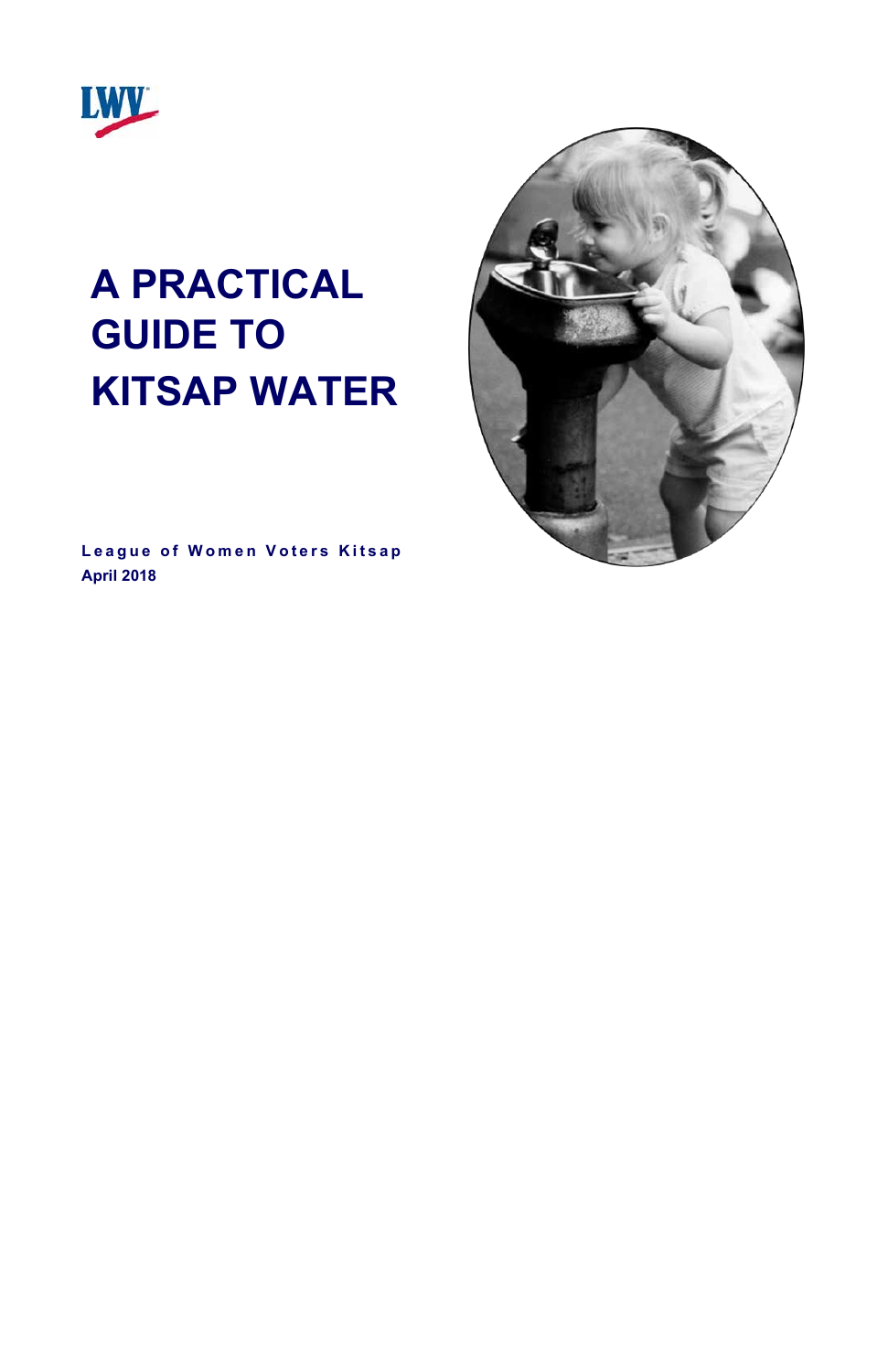# *Welcome to* **A Practical Guide to Kitsap Water**

*Why should we care about Water?* We cannot live without safe, clean, drinking water, and *the purpose of this guide* is to educate residents about Kitsap's water so that we can protect our drinking, surface and ground waters.

*Drinking Water* In Kitsap County, almost all our drinking water comes from groundwater through wells. The groundwater is in both shallow and deep aquifers that are replenished by rainfall. The only exception is the City of Bremerton, which receives much of its drinking water from a surface water reservoir.

Many of us rely on private wells to provide us with safe drinking water. Over 43,300 people get their drinking water from private wells or small water systems, yet they may know little about these wells. All drinking water wells must be operated and maintained properly, or they may become contaminated.

*Wastewater* Our wastewater doesn't just disappear! It must be treated and disposed of properly, or it can spread disease to humans and wildlife. In 2016, Kitsap County estimated that 60% of the population treats wastewater through individual septic systems, yet few residents know much about their own septic systems. An even smaller number of people in the more developed areas fully understand how their sewers and treatment plants function. All septic systems have a limited lifespan and must be maintained to prevent failures that can pollute groundwater (our drinking water), streams and Puget Sound.

*Stormwater* Stormwater runoff can pollute our streams and cause flooding and erosion. Stormwater in developed areas must be actively managed to control both its quantity and quality. With the changing climate, winter rainfall in the Pacific Northwest is expected to be more intense in the future, making stormwater management even more important.

Development, climate, the age of the systems, and other factors are constantly changing--all can impact our water resources. Water infrastructure requires maintenance and investment to work properly. Informed residents can make wise investments in water infrastructure to ensure the highest quality of Kitsap Waters.

# **Our water quality is up to all of us!**

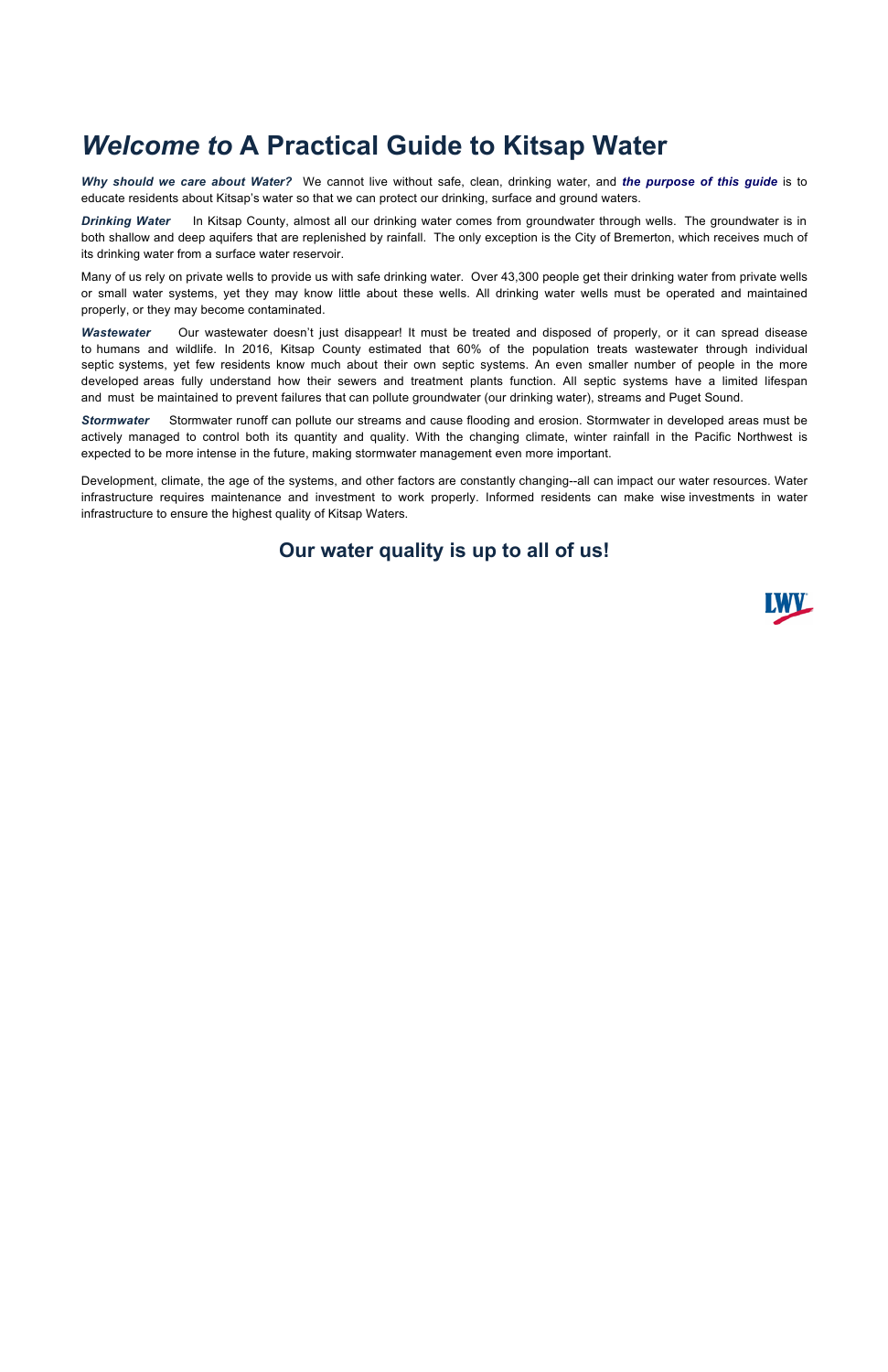# **DRINKING WATER**

#### *Where does Kitsap County's drinking water come from?*

Most people in Kitsap County receive their drinking water from Kitsap Peninsula's groundwater aquifer systems. Over eons of ice age glaciation, layers of aquifers, contained by either bedrock or clay, were stacked upon one another. Water entering these aquifers comes 97% from rain and 3% from return flow. Return flow is water filtered through drainfields from septic systems and stormwater runoff. Rain, rather than mountain snowpack, re-supplies Kitsap County's groundwater system.

The City of Bremerton is unique from the rest of the county because, along with wells, it also impounds surface water, the Union River and watershed drainage in a reservoir contained by Casad Dam, supplying about 60% of Bremerton's water supply.

This guide focuses on wells, which are the sources of most drinking water.

#### *How does drinking water get from underground aquifers to my faucet?*

Wells throughout Kitsap County pump water from groundwater aquifers into water storage reservoirs or pressure tanks. From there, water is either pumped or gravity fed through a series of pipes and then distributed across the service area to faucets.

Kitsap County has three categories of water supplies: Group A Public Water Systems, Group B Public Water Systems, and Private Wells.

#### *How are the three categories of Kitsap County water systems different?*

 **Group A Public Water Systems** have 15 or more connections. Approximately 150 Group A community water systems in Kitsap County serve about 214,000 people.

Group A systems are regulated under the federal Safe Drinking Water Act and Washington State law with monitoring and reporting requirements to the state and local government. This means inspections and testing are required.



### **Aquifer Recharge**



**Casad Dam**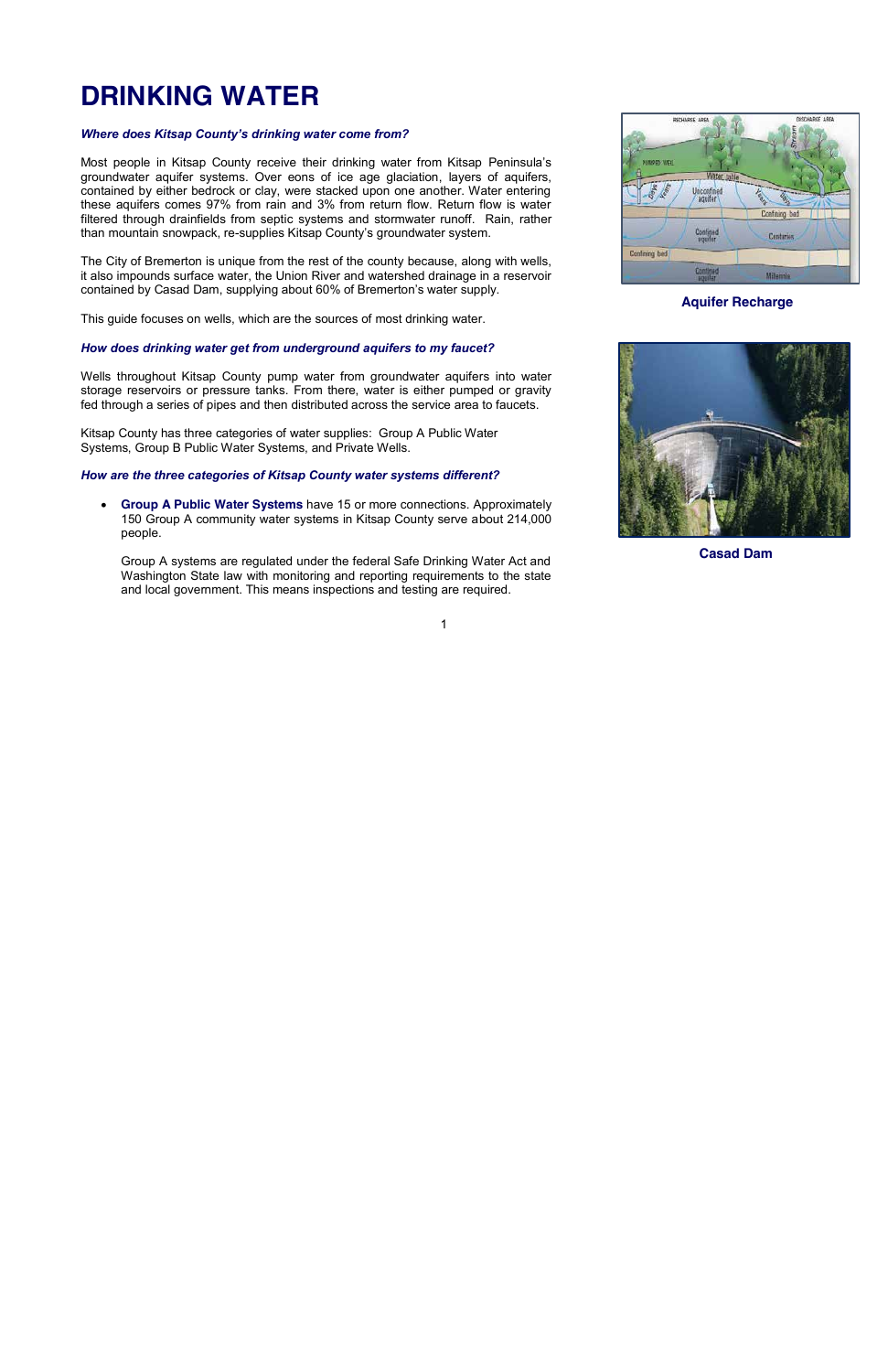The owner of a Group A system is responsible for the pipes that bring water to the service/water meter or street. The property owner is responsible for the individual waterline and plumbing from that point into the home or business.

Customers of a Group A system pay the owner a regular fee for water usage, inspection, testing, maintenance, and infrastructure replacement.

 **Group B Public Water Systems** have three to 14 connections. Approximately 900 Group B systems in Kitsap County serve about 10,000 people.

Group B systems are typically co-owned by the property owners who are responsible for maintaining the system, including the source well, reservoir or pressure tank, and distribution pipes. Annual inspection and testing are recommended.

Depending on how the Group B system was established, customers/owners may pay an annual fee for maintenance and repairs. The arrangements vary considerably from system to system.

As with Group A systems, the property owner is responsible for the individual waterline and plumbing into the home or business.

 **Private Wells** serve one or two properties. Approximately 20,000 private wells in Kitsap County serve about 33,000 people.

When new wells are proposed, the Kitsap Public Health District uses certain criteria to ensure that the well will provide safe drinking water and then approves it for use. There are no ongoing monitoring requirements for private wells.

Since 2018, new private wells in Kitsap County are allowed a maximum withdrawal rate of 950 gallons per day per connection.

The property owner is responsible for all the parts of a private well, including the waterline and plumbing.



**Kitsap-Specific Well Isolation Distances**  *Modified from Minnesota Dept. of Health, Environmental Health Division, Well Management Section*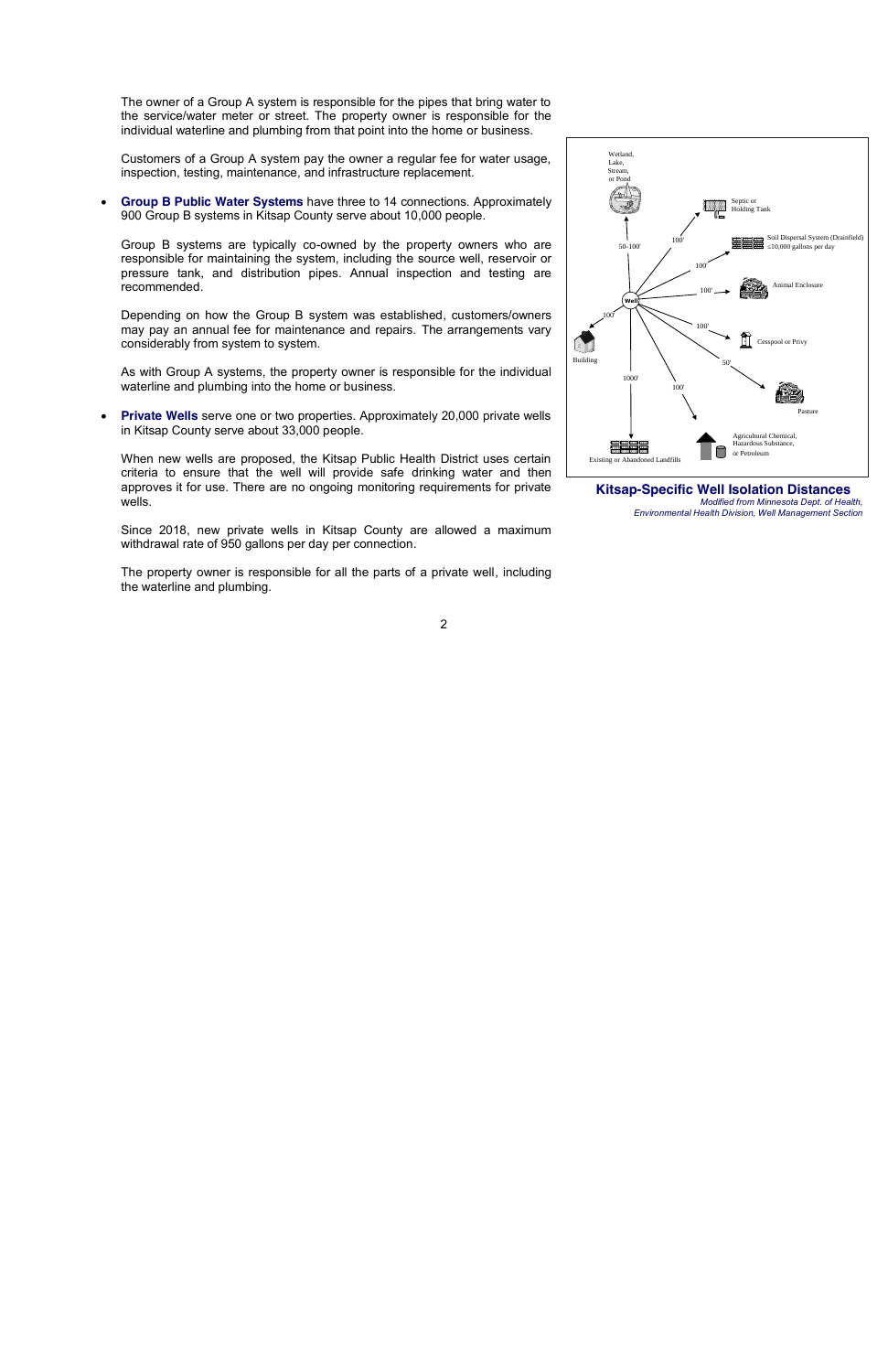

A typical home well system has several parts, including a pump, a pressure storage tank, and control devices that allow the system to operate automatically. *Minnesota Dept. of Health, Environmental Health Division, Well Management Section*

#### *How do I keep my drinking water safe?*

Owners of a **Group A** water system are required by law to test and monitor their system.

Users of **Group B** water systems and **private wells** are responsible for maintenance and/or repairs. Funding must be arranged by the users. Group B systems should be tested annually for bacteria through a state-certified lab. The lab provides collection bottles and instructions. This testing can also be done by private well owners but is not required by law. To find a testing lab or to learn what to do if you suspect your water is unsafe, contact the Kitsap Public Health District at 360-728-2235.

Septic system maintenance will prevent harmful bacteria or pollutants from entering an aquifer or your well-pumping area.

#### **More information on maintaining private wells:**

www.kitsappublichealth.org/environment/files/ protect\_your\_wellhead.pdf



**Pressure Storage Tanks**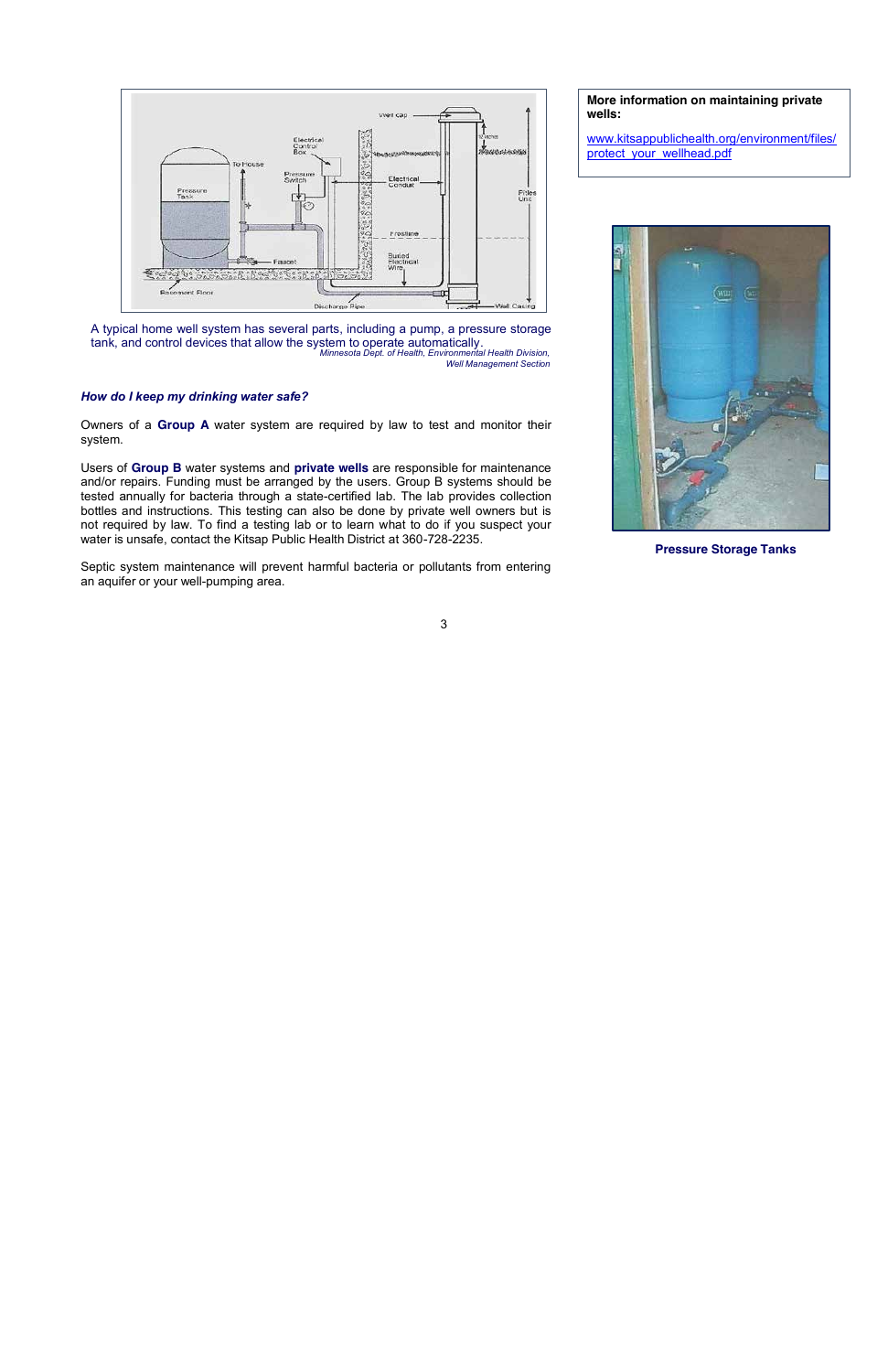#### *What can harm Kitsap County's drinking water?*

- Failing or improperly maintained wells can become pathways for groundwater contamination.
- Failing septic and sewer systems can allow harmful bacteria or pollutants to enter an aquifer or a well-pumping area.
- Pet and livestock pollutants can enter the groundwater or a well-pumping area.
- Leakage from petroleum or other chemical storage areas can enter groundwater.
- Stormwater runoff from roads, industrial sites (automotive or junk yards), unlined landfills, or other heavy industrial areas where aquifers are shallow can contaminate groundwater.

#### *How long do the parts of a water system last?*

All property owners should know the age and materials (galvanized steel, copper or plastic) of the pipes and plumbing for which they are responsible. Each material has a different lifespan and maintenance requirements. Failure of wells, pumps and pipes not only disrupts water supply but also may damage property and other infrastructure.

#### *What actions should I take if I stop using a well?*

State law requires that any unused or abandoned well--or any well that could threaten public health--be properly decommissioned by a licensed well driller.

#### *What agencies are responsible for protecting drinking water sources?*

- **Kitsap County Department of Community Development** (DCD) and the planning departments of the cities of **Bainbridge Island, Bremerton, Port Orchard** and **Poulsbo** are responsible for zoning and critical areas protections. Portions of the county are designated "critical aquifer recharge areas" that limit the types of activities that can take place in these locations.
- **Kitsap Public Health District** (KPHD) approves siting of wells on properties prior to drilling, ensuring they are a safe distance away from sources of pollution. Once wells are drilled, KPHD assesses their quality and approves



#### **The Useful Life of Drinking Water System Components**

| Component                 | <b>Useful Life (Years)</b> |
|---------------------------|----------------------------|
| Reservoirs and dams       | $50 - 80$                  |
| <b>Treatment plants</b>   |                            |
| Concrete structures       | 60-70                      |
| Treatment plants          |                            |
| Mechanical and electrical | 15-25                      |
| Trunk mains               | 65-95                      |
| Pumping stations          |                            |
| Concrete structures       | 60-70                      |
| Pumping stations          |                            |
| Mechanical and electrical | 25                         |
| Distribution pipes        | -95                        |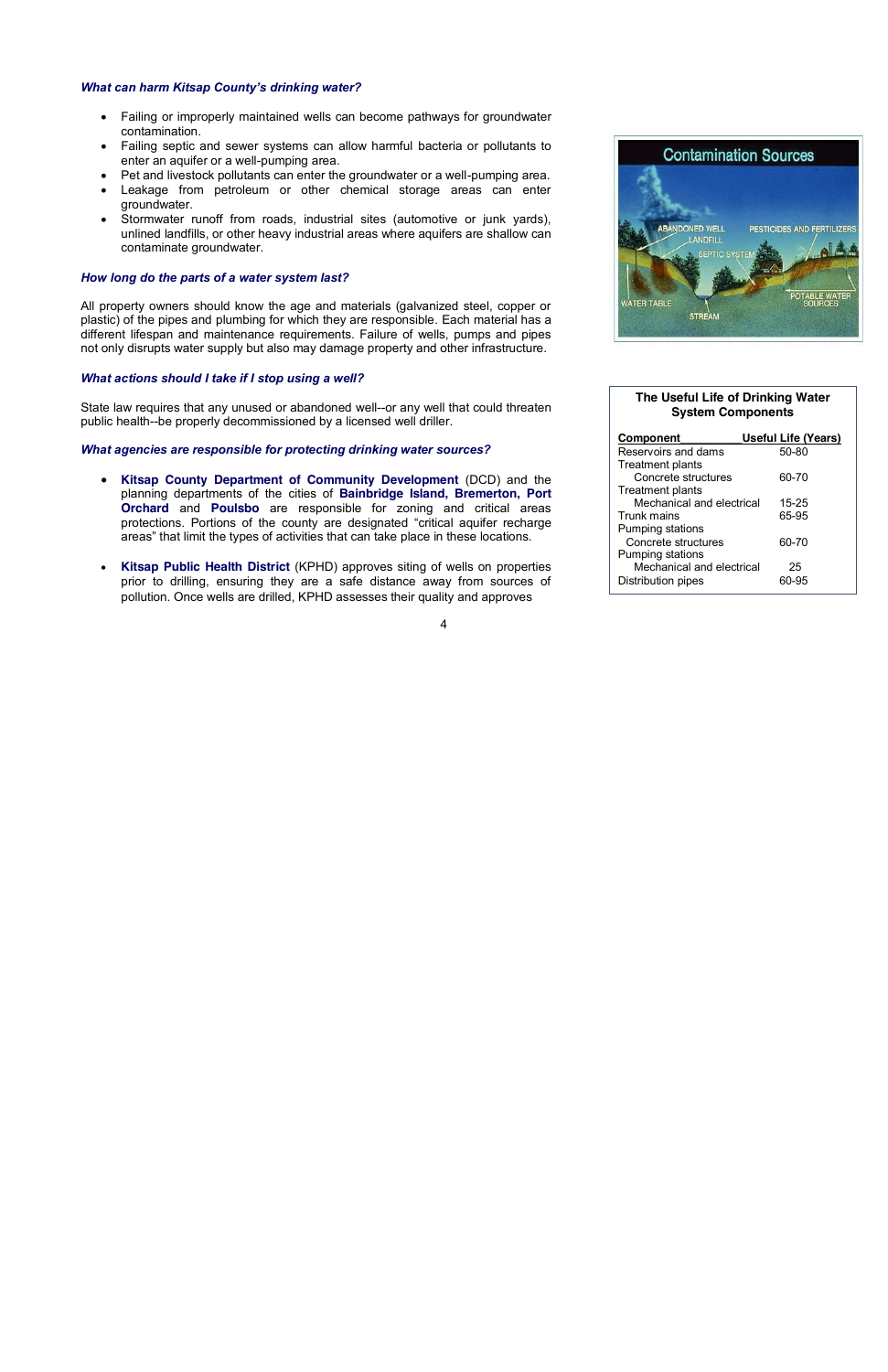them for building permit applications. KPHD also provides limited oversight of Kitsap County's 900+ Group B Water Systems.

 **Kitsap Public Utility District** (KPUD) is the lead agency for constructing regional drinking water infrastructure in Kitsap County. This regional system takes into consideration the different rainfall patterns across the county and provides utility resiliency by maintaining interconnected systems that can provide water from various regional sources when needed to face climate change and other challenges.

KPUD also maintains an extensive countywide hydrologic monitoring network that observes and checks precipitation, streamflow and groundwater levels. Data from this network is used in research and management decisions.

In addition to operating its own water systems, KPUD will take over smaller failing water systems if their owners cannot operate them safely.

- **Washington State Department of Health** administers the Safe Drinking Water Act within Washington ensuring all Group A water systems are monitored and maintained to meet or exceed federal and state water quality criteria.
- **Washington State Department of Ecology** administers water rights within the state and designates the minimum water levels necessary in streams and rivers for the protection of salmon and other wildlife.

#### *How to use water wisely?*

See www.ci.bremerton.wa.us/383/Waterwise-Guidelines.

#### *How will climate change affect Kitsap County's aquifers?*

Specific impacts from climate change are a challenge to determine, thus rainfall statistics are important to monitor.

Kitsap County's rainfall average is 40 inches per year, with the amount varying widely across the county. Southwest Kitsap County receives three times as much rain as the

#### **Contact Information**

**Kitsap County DCD** kitsapgov.com "County Departments & Offices," then "Community Development," or call 360-337-5777

#### **Kitsap Public Health District**

kitsappublichealth.org "Environmental Health" or call 360-728-2235

**Kitsap Public Utility District** www.kpud.org or call 360-779-7656

#### **Washington State Department of Health** www.doh.wa.gov

"Community and Environment," then "Drinking Water," or call 800-525-0127

**Washington State Department of Ecology**  www.ecy.wa.gov "Water & Shorelines" or call 360-407-6000

**Bainbridge Island** www.ci.bainbridge-isl.wa.us "Government," then "Planning & Community Development" or call 206-842-7633

**Bremerton** www.Bremertonwa.gov "Our Government," then "Public Works & Utilities" or call 360-473-5290

**Port Orchard** www.cityofportorchard.us "Permits & Licensing" or call 360-876-4407

#### **Poulsbo** cityofpoulsbo.com "Government," then "Departments," then "Planning & Economic Development" or call 360-394-9748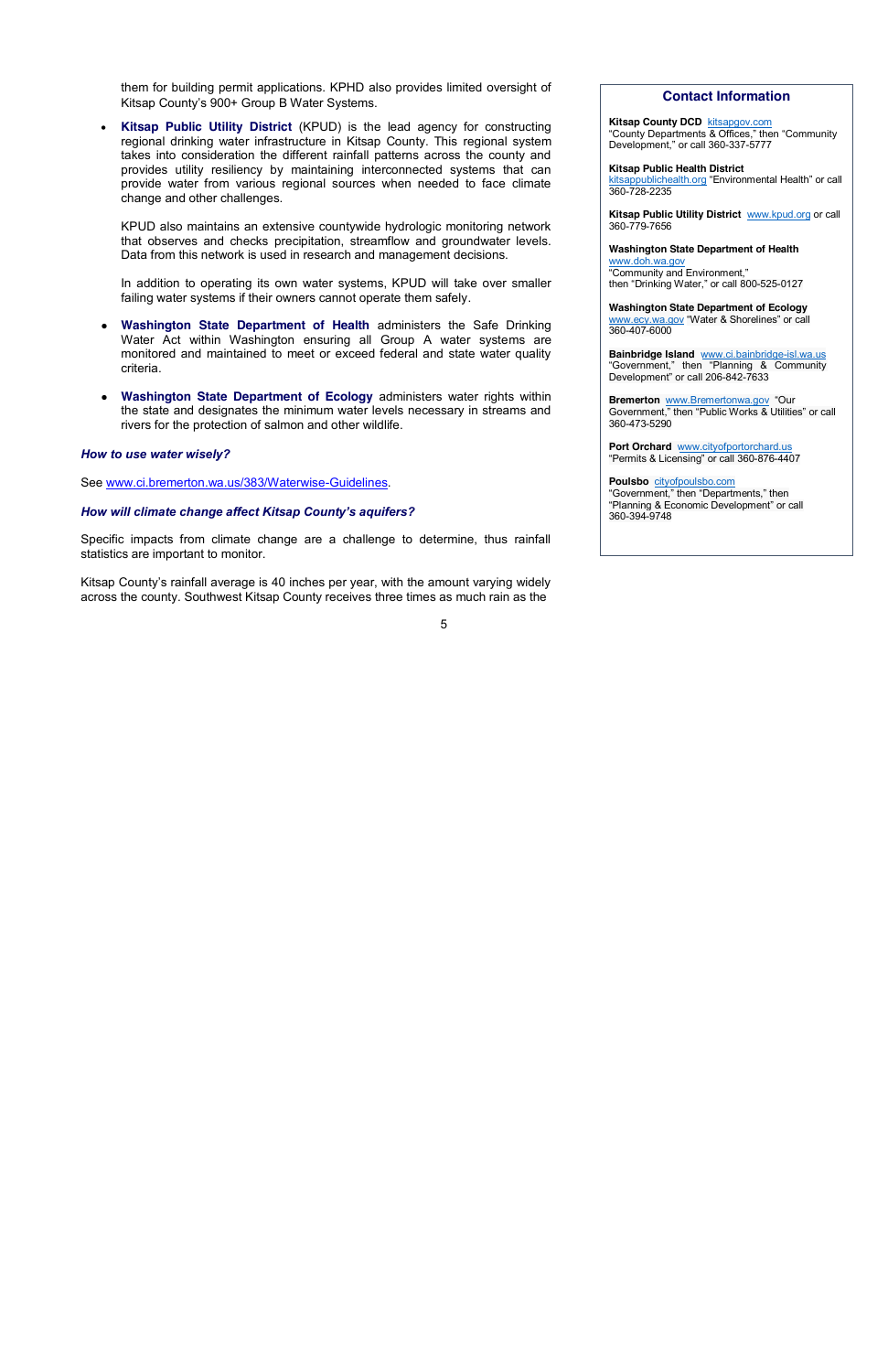northern part. Holly receives 80 inches of precipitation a year while Hansville, in the rain shadow of the Olympics, only receives 30 inches. As long as average annual rainfall remains at current levels, groundwater stored in the aquifers is expected to be at stable levels.

Different models demonstrate what might happen as global temperatures continue to rise. One consequence of climate change could be increased intensity of winter storm systems. Abnormally high rainfall amounts could add more water to our aquifers. However, more intense rainstorms could also cause water to rapidly run across the ground rather than soaking into it, lessening aquifer recharge.

Another result of climate change could be that winter storm systems become less frequent as the atmosphere and oceans warm and wind patterns shift. Fewer storms mean less precipitation. Less rainfall means less water in Kitsap County's aquifers.



*Photograph by Leni Skarin* 

**The safety of our drinking water ultimately depends on the health of our septic systems and our control of stormwater. In Kitsap County, we only have this groundwater, sustained by rain, and we must protect it.** 

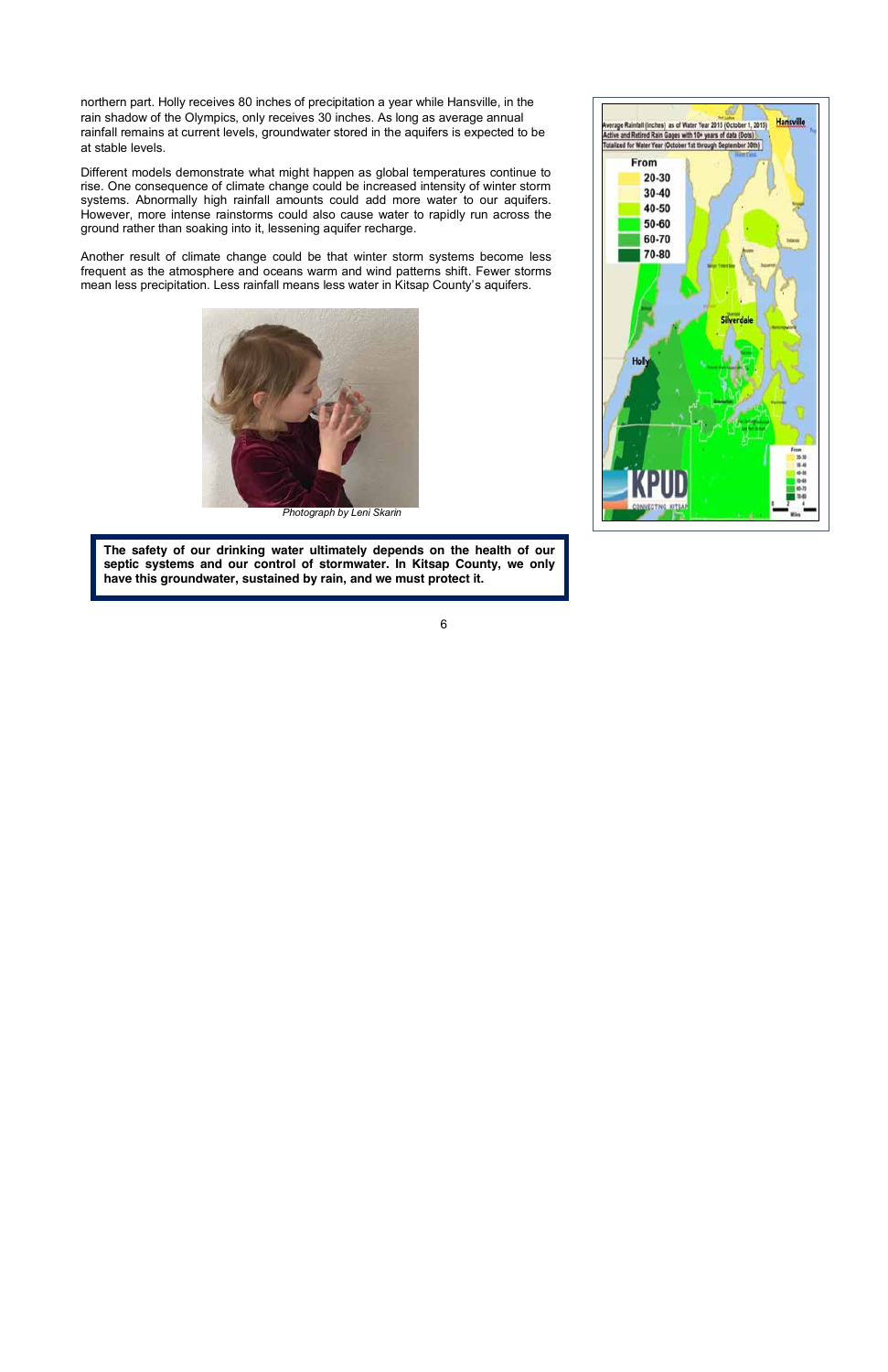# **WASTEWATER**

#### *What happens to the water we use?*

When we turn on our faucets, clean water comes out. We use it for drinking, showering, laundering and flushing. The water we've used then goes down the drain as "wastewater."

How we treat wastewater depends on where we live. In urban areas, wastewater is often collected in pipes and transported through sewer lines, called sanitary or municipal sewers, and is then processed at a central treatment facility. In more rural areas, on-site septic systems are typically used to treat wastewater. Both types of treatment systems are designed to help prevent the spread of illness and disease. Once treated, the wastewater is dispersed into the nearby native soils and waterways.

# **Sanitary Sewer Systems**

#### *Where does the waste go in a sanitary sewer system?*

Wastewater from a home is discharged through pipes and conveyed to a wastewater treatment plant, which is a complex system that removes solids, chemicals and bacteria from wastewater. Once processed, the resulting treated water is usually discharged into nearby natural water systems.

A residential wastewater collection system is made up of the following components:

- **Building sewer line**: A four-inch diameter drainpipe, typically plastic or iron, that runs to the property line and connects to the side sewer lateral line.
- **Side sewer lateral line**: Typically, a six-inch diameter drainpipe that runs from the property line to the sewer main.
- **Sewer cleanout**: A vertical capped pipe that provides access to remove blockages in the building sewer line.
- **Sewer main**: A pipe, typically eight-inch or larger diameter, which connects to the side sewer line and conveys the wastewater to a pumping station or a sewage treatment facility. The sewer utility is responsible for the sewer main.



**Residential Wastewater Sources**



**Sanitary Sewer System Responsibilities**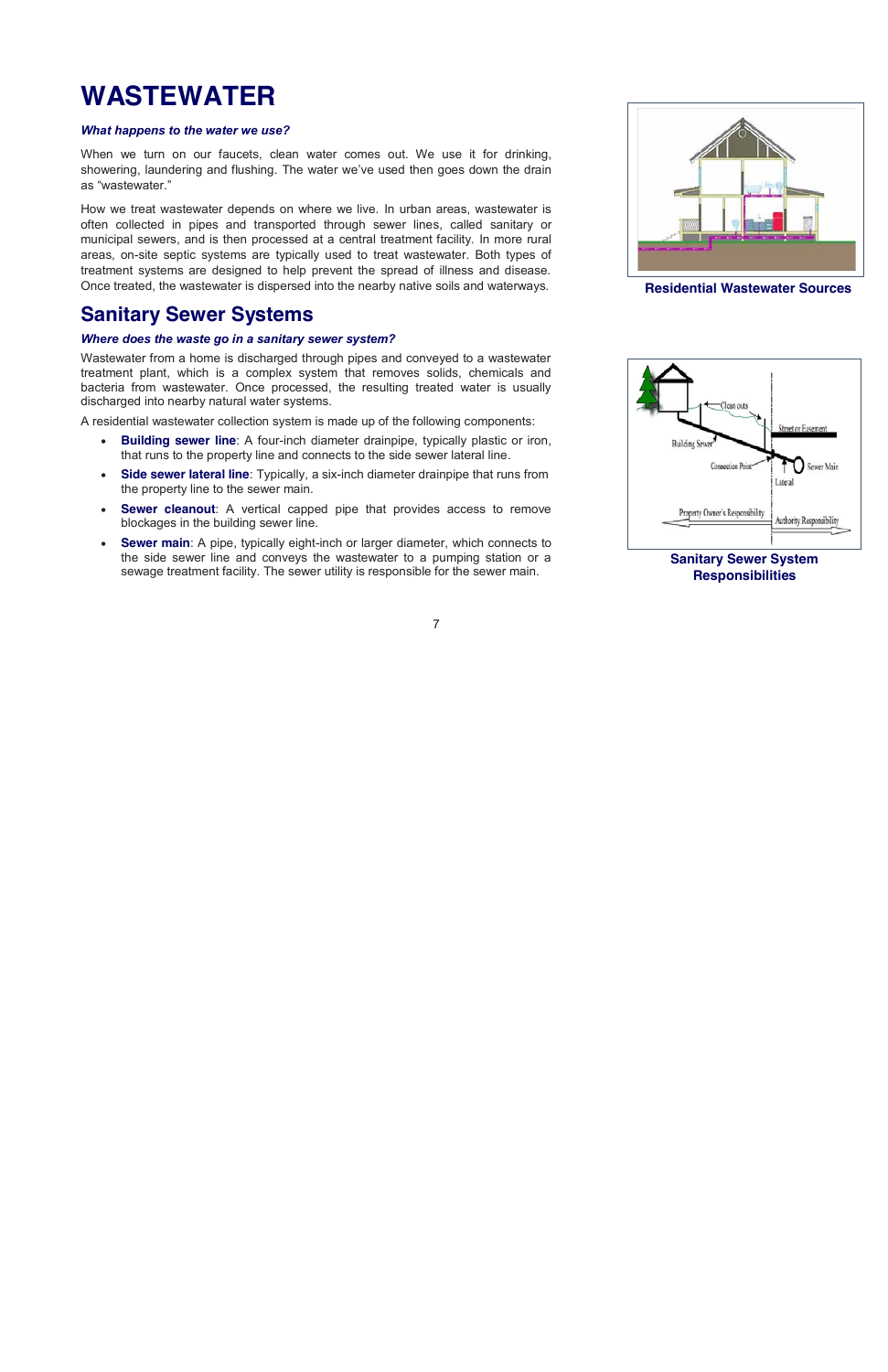#### *How can I maintain my sewer?*

- Maintenance of the sewer cleanout, the building sewer line, and the side sewer lateral line are the responsibility of the building/property owner.
- Locate and cap your sewer cleanout to keep rainwater, leaves, tree limbs and soil from entering and clogging the sewer line.
- Occasionally have a professional contractor inspect the building and side sewer lines for cracks, leaks and possible tree root intrusion.

#### *What items should I avoid putting in my sewer line?*

The only thing that should be put into the toilet is human waste and toilet paper. Items that should *not* be flushed are listed below:

- Sanitary wipes, cotton swabs
- Large amounts of hair
- Feminine hygiene products
- Paint, paint cleaners
- Grease, fat, oil, bones
- Produce stickers
- Medications, pharmaceuticals
- Cat litter
- Band Aids, dental floss
- Paper towels
- Toxic chemicals
- Food scraps
- Cigarettes
- Baby wipes, diapers

#### *Where are the sanitary sewer systems and treatment plants in Kitsap County?*

Forty percent of Kitsap County's population is served by sanitary sewer systems. Below are the sewer collection systems and treatment plants in Kitsap County:

- **Kitsap County** has collection systems in Silverdale, Central Kitsap, Kingston, Manchester, Navy Yard City and Suquamish. Kitsap County has treatment plants in Central Kitsap, Suquamish, Kingston and Manchester.
- The City of **Bremerton** has collection systems and two treatment plants serving the City of Bremerton and Gorst.



#### *Did you know?*

Purple pipe is a distribution pipe for recycled wastewater that has been treated to be safe for non-drinking purposes.

#### *Tips*

Kitsap County provides a list of approved sewer contractors:

kitsapgov.com/pw/Pages/Sewer-Contractors.aspx

If your property is connected to a Kitsap County Sewer Utility, you can determine where the sewer line is located by checking the original sewer permit. Receive a free copy by calling 360-337-5777.

If you are unsure who provides sewer to your property, check your utility bill or tax statement.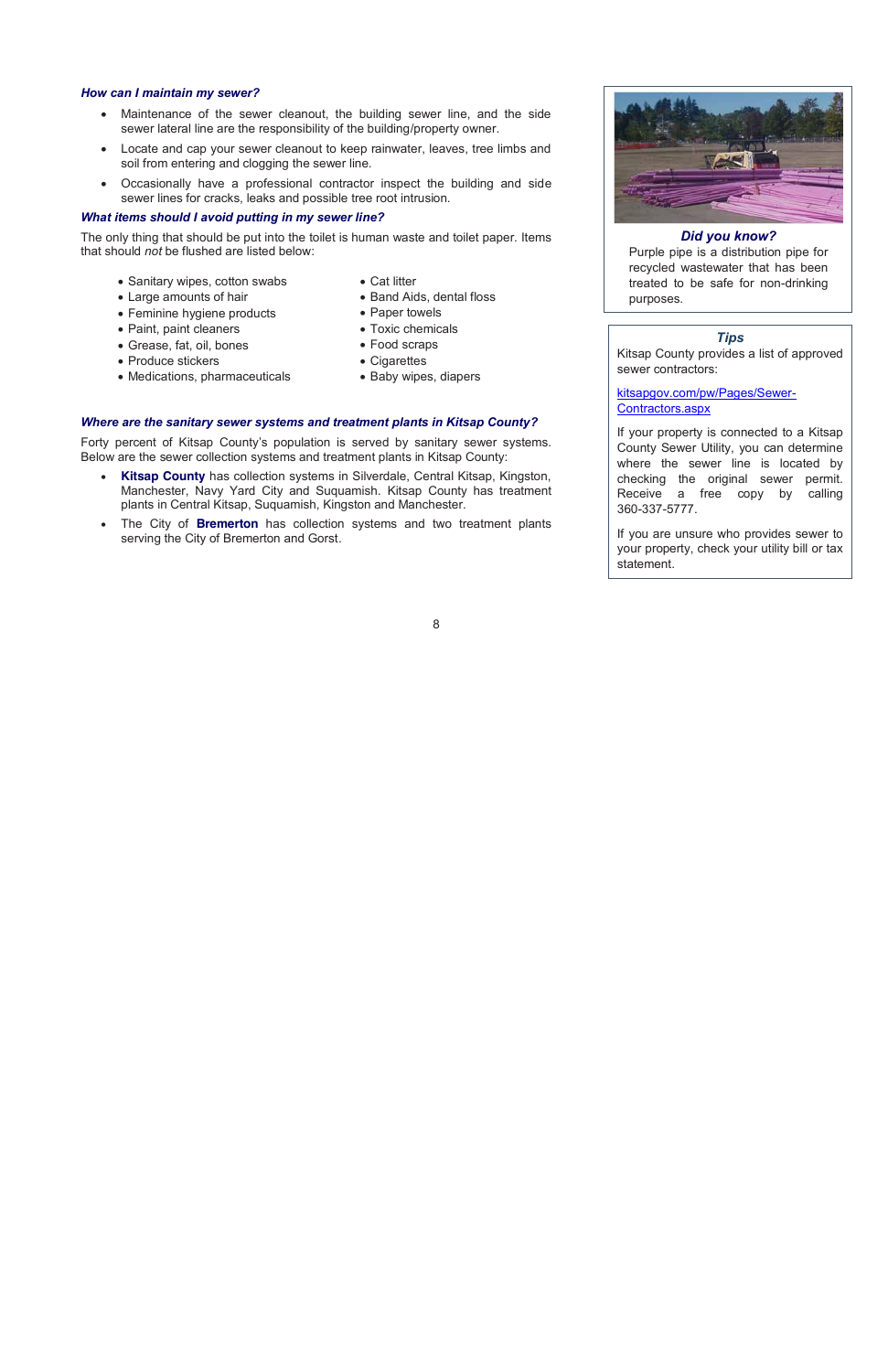- The City of Port Orchard and West Sound Utility District jointly own a treatment plant serving Port Orchard and West Sound Utility District's sewer service area. They independently operate collection systems serving the City of **Port Orchard** and surrounding areas.
- The City of **Poulsbo** operates sewer collection lines. The sewage from Poulsbo is treated in a Kitsap County treatment plant.
- The United States Navy operates sewer collection systems at **Puget Sound Naval Shipyard**, **Bangor** and **Keyport** that feed into a Kitsap County or City of Bremerton treatment plant after industrial pre-treatment by the Navy.
- The **Port Gamble S'Klallam Tribe** operates a small collection system and treatment facility serving the reservation.
- Pope Resources owns a collection system and small treatment facility, operated by Kitsap Public Utilities District, which serves **Port Gamble**.
- The Port of Bremerton owns and operates a collection and treatment facility serving **Puget Sound Industrial Park**.
- The City of **Bainbridge Island** operates a collection system and treatment plant for the Winslow area. The South Island area is served by a collection and treatment plant operated by Kitsap County Sewer District # 7.



**Central Kitsap Treatment Facility**

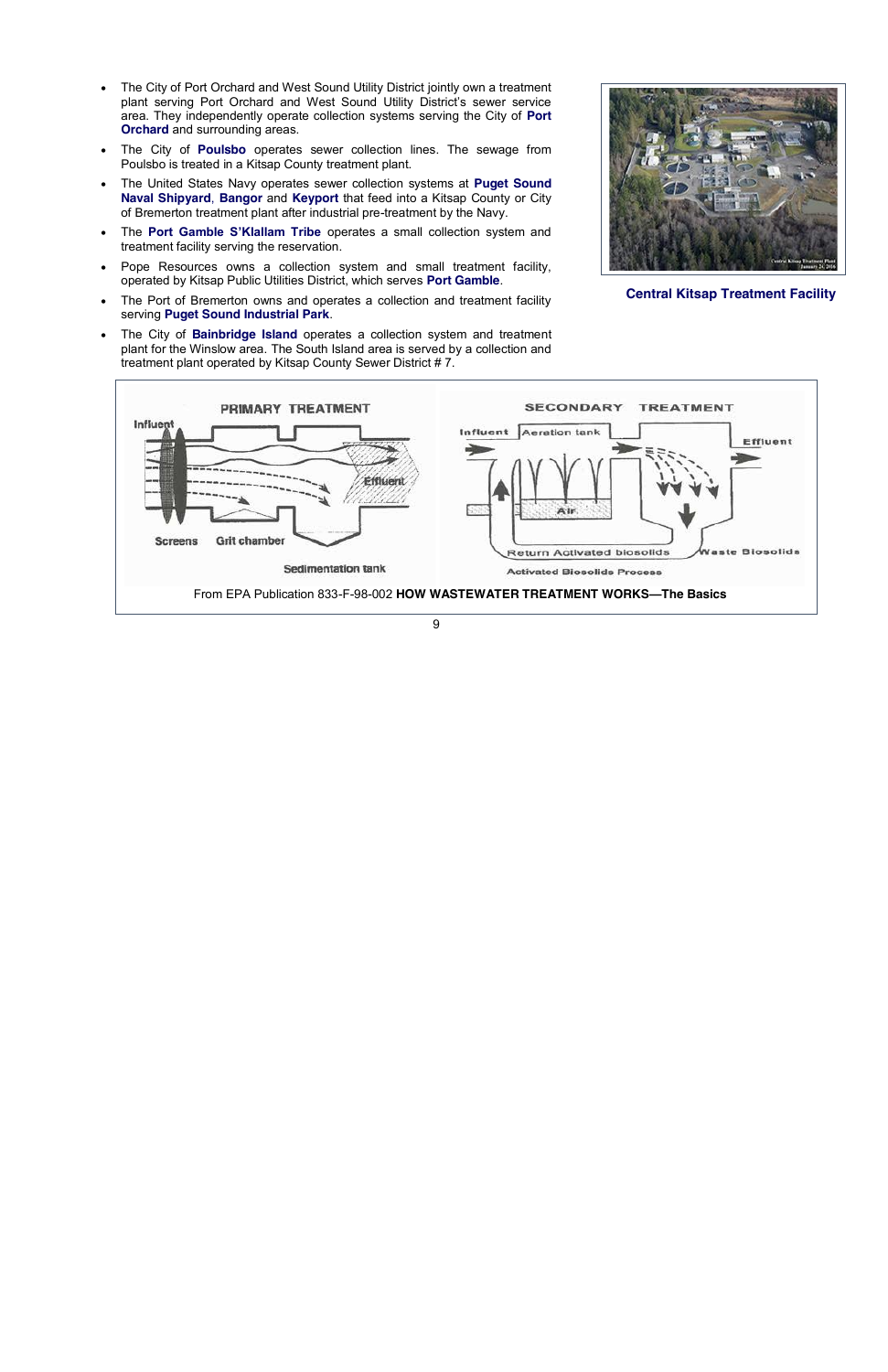## **Septic Systems**

#### *Where does the waste go in a septic system?*

Onsite septic systems are typically made up of two or more components linked together by pipes. Approximately 58,000 properties in Kitsap County are served by onsite sewage systems.

**Standard Gravity systems** have two main parts, a septic tank and drainfield. Wastewater flows into the septic tank, slowing the flow so that solids will settle out. Greases and oils float to the top of the tank, forming a scum layer, and are prevented from entering the drainfield by baffles. Wastewater from the septic tank then flows untreated into a drainfield by gravity alone. The wastewater filters or percolates ("percs") through the soil where microorganisms remove pathogens.

**Alternative systems** are used where standard gravity systems will not work. These systems cost more, often involve complicated components and electronics, and must be recorded in a "Notice to Title" so that future property owners are made aware of the alternative system. Owners of alternative systems are required to have a contract for monitoring and at least one inspection per year by a certified maintenance service provider. Results of the inspection must be filed with the Kitsap Public Health District.

#### *How much does it cost to repair or install a new gravity septic system?*

Septic system installation costs typically range from \$10,000 to \$25,000. Septic system repair costs will vary depending on the repair that is needed. Many repairs require a permit and must be done by a certified septic installer. Protect and maintain your system so that repairs are unnecessary.

#### *How can I find out the specifics of my septic system?*

Your permit application and the details of your system's location, type and components can be accessed by contacting Kitsap Public Health. www.kitsappublichealth.org/irecordsearch/

#### *What if I can't afford to fix my septic system***?**

Fixing a failing septic system can be expensive. Clean Water Loans are available to help repair or replace failing septic systems. www.Craft3.org/CleanWater



**Standard Gravity System**



#### **Cross section of a septic tank**

### **Types of Alternative Septic Systems**

- Pressure Distribution System
- Mound System
- Sand Filter System
- Aerobic Treatment Unit
- Biofilter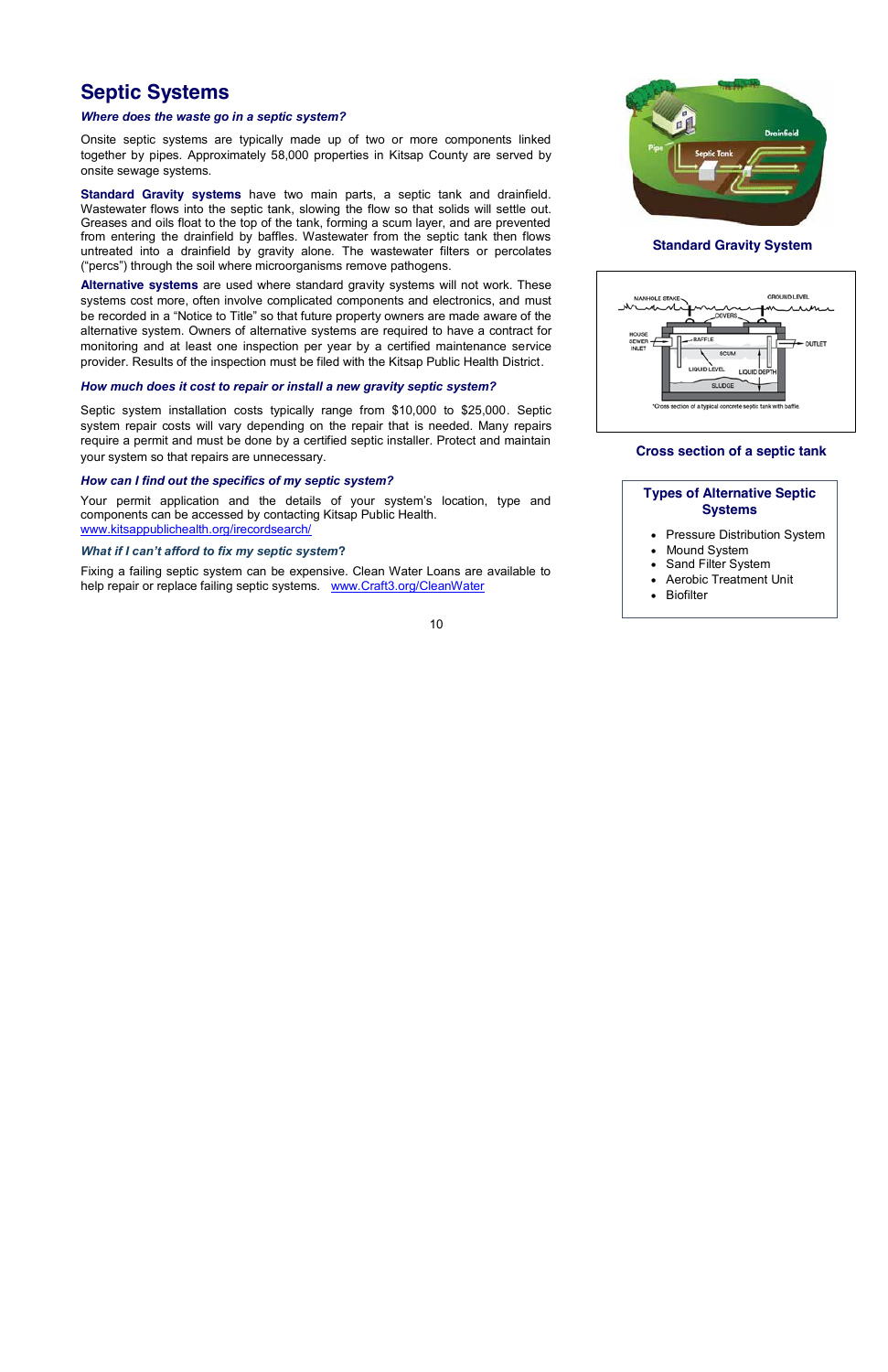#### *Who can help me maintain and monitor my septic system?*

Only septic contractors who are certified by the Kitsap Public Health District may work on septic systems. You may obtain a list of certified contractors from the Health District. If you occupy your own single-family home, you can become certified to maintain your own system.

#### *Where can I find more information on septic systems and maintenance?*

Kitsap Public Health District: 360-728-2235 www.kitsappublichealth.org/environment/septic\_systems.php

Washington State University Extension: 360-337-7157 http://extension.wsu.edu/kitsap/nrs/water-stewards/septic-sense/

#### *What happens when a septic system fails?*

When a septic system fails, the toilet, tub and other drains may not drain and may back up and overflow into the house. Sometimes, however, the sewage does not back up into your house but rather surfaces on the ground outside because of a failed drainfield. A failing septic system is a health hazard. Sewage can cause illness by contaminating nearby wells, groundwater, streams, marine water and shellfish.

#### *How can I tell if my septic system is failing?*

- Sewage on the surface of the ground or discharging into surface waters.
- Foul smelling, slimy, blackish/greyish liquid in the drainfield area or flowing out of down-slope pipes or banks.
- Standing/flowing water or soggy soils in the drainfield area.
- Toilet will not flush. Sewage backs up into the bathtub or other places in the residence.

**Wastewater must be carefully managed to prevent illness and to preserve our clean water and the natural processes in our environment.**



#### *How can I protect my septic system?*

Maintain your system by having it periodically inspected and pumped. Watch what goes into the system.

- Use dryer sheets instead of liquid fabric softener.
- Spread laundry loads throughout the week.
- Install low-flow toilets, faucets and showerheads.
- Take showers of 10 minutes or less.
- Fix leaking faucets and toilets.
- Do not use automatic toilet bowl cleaners.
- Do not drive, dig, park, or plant shrubs or trees on the drainfield.
- Don't flush anything other than human waste or toilet paper.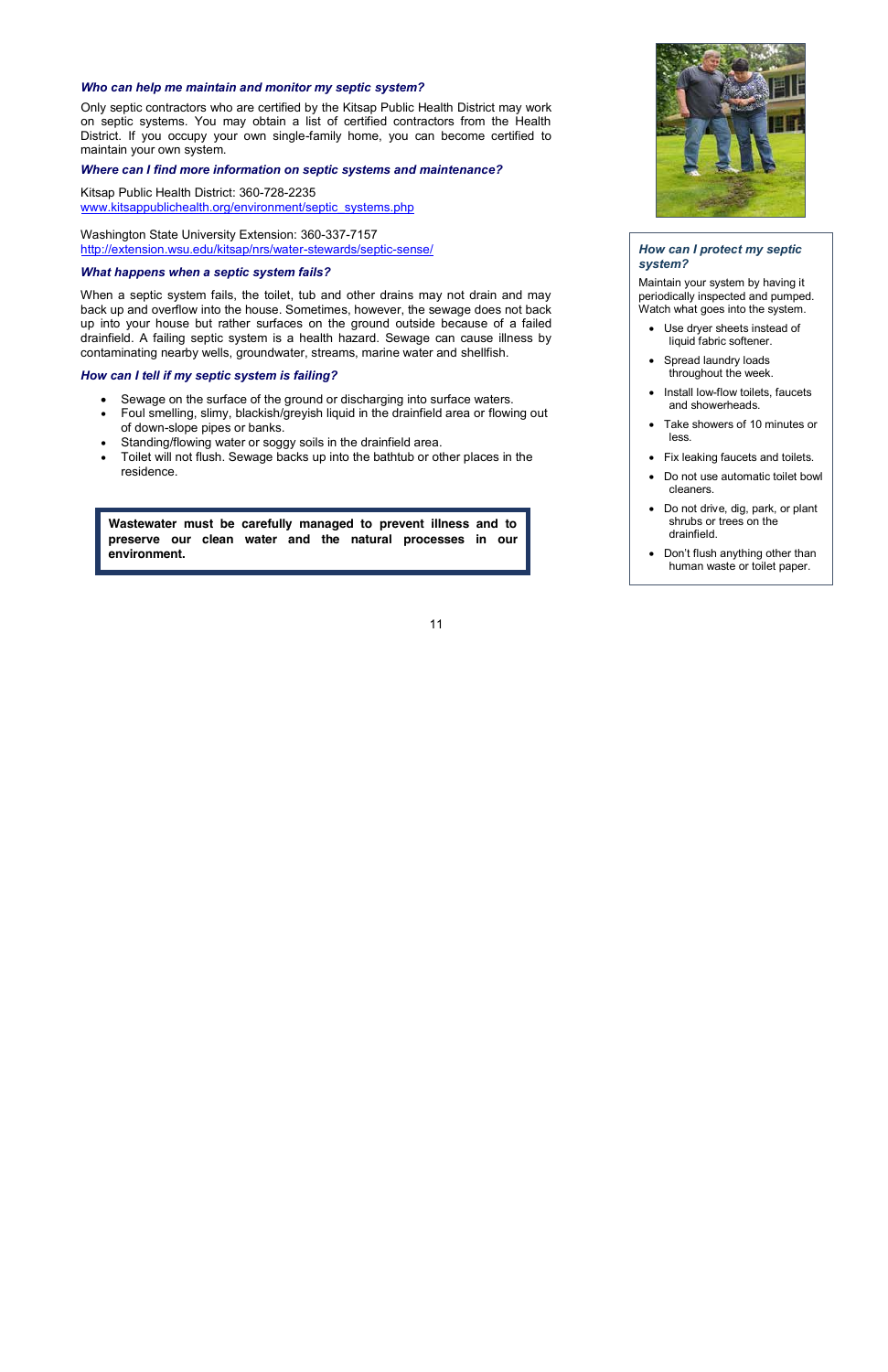# **STORMWATER**

**Stormwater runoff** is rainwater or other accumulated moisture that is unable to soak back into the ground and instead runs off roads, roofs, driveways, lawns, etc. into ditches or drains and eventually into natural waterways.

#### *Why should we care about stormwater runoff?*

Stormwater often contains chemicals from cars (copper, lead, oils), pesticides, animal waste, and other pollutants that are harmful to people and the environment. Toxic pollutants in runoff can cause returning Coho salmon to die before they spawn. Excessive stormwater runoff can trigger flooding, erosion and landslides.

#### *Is stormwater regulated?*

Yes! The Federal Environmental Protection Agency and State Department of Ecology identify those pollution levels in stormwater that are harmful to humans and wildlife. Regulations at the local level require stormwater to be managed when land is cleared or developed to reduce the risk from excessive stormwater flows and protect water quality.

#### *What are the local governments' responsibilities to manage runoff and drainage?*

Kitsap County Public Works Stormwater Division was established to meet state and federal requirements to protect people, property and natural resources by reducing flooding, stormwater runoff and stormwater pollution. The Stormwater Division operates and maintains the county's stormwater pipes, drains, catch basins, ponds and other facilities. It also builds and upgrades facilities to improve water quality and habitat, conducts inspections, monitors waterbodies to prevent and respond to spills, and provides education and outreach to the public on how to reduce stormwater runoff. The Division partners with other agencies to fund Clean Water Kitsap.

The cities of Poulsbo, Bremerton, Port Orchard and Bainbridge Island have similar stormwater programs that perform the same functions in the incorporated areas.



**Road Runoff**

.

| <b>Annual Stormwater Fees (2017)</b> |       |  |
|--------------------------------------|-------|--|
| <b>Kitsap County</b>                 | \$91  |  |
| <b>City of Bremerton</b>             | \$138 |  |
| <b>City of Port Orchard</b>          | \$168 |  |
| <b>City of Bainbridge Island</b>     | \$169 |  |
| <b>City of Poulsbo</b>               | \$210 |  |
|                                      |       |  |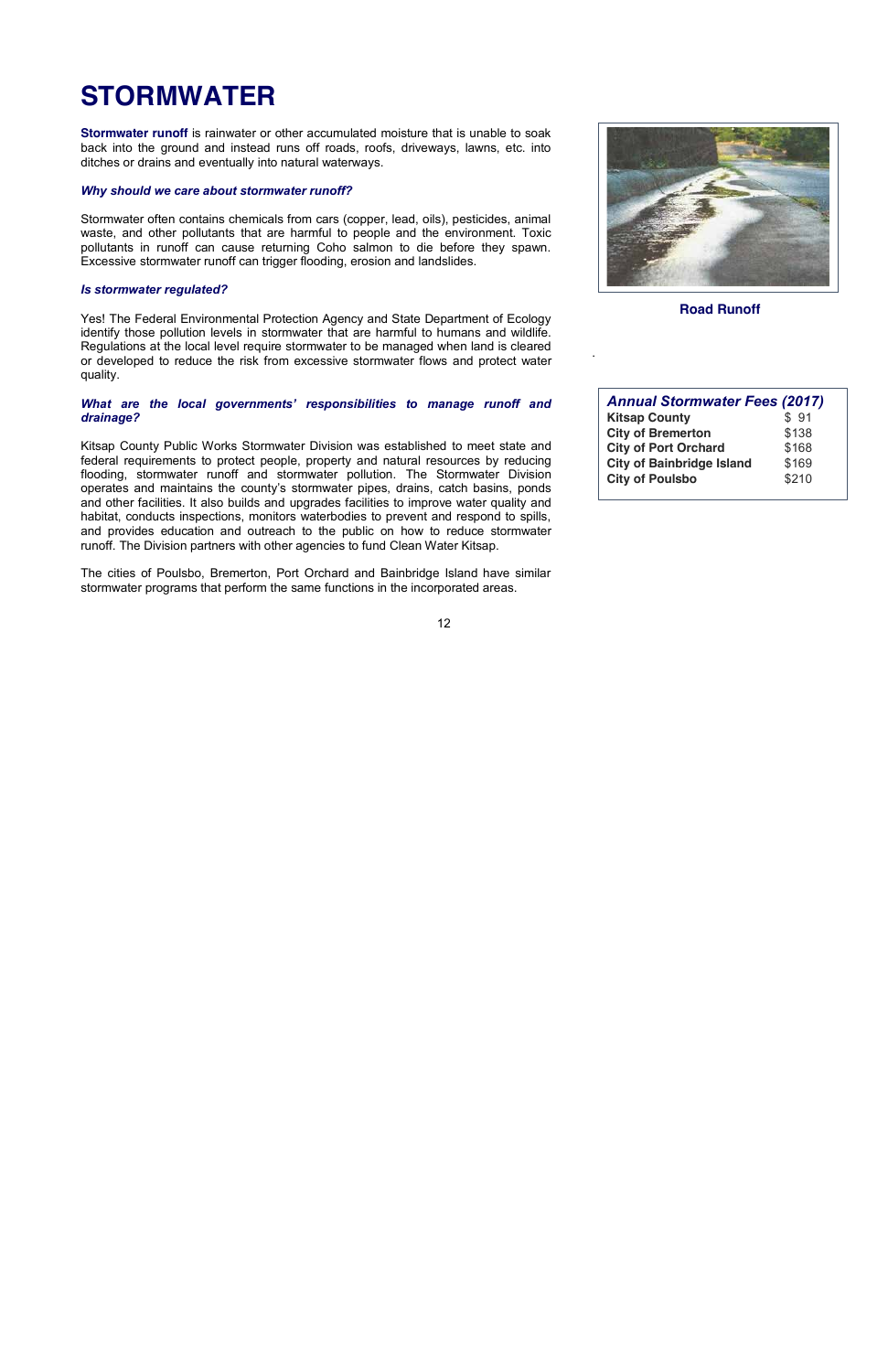#### *What are private property owners' responsibilities for water runoff and drainage?*

Generally, property owners must manage the drainage on and from their property. They must also maintain any drainage system on the property to minimize negative effects on their neighbors and the water quality of downstream waterways. Property owners cannot block a natural drainage course.

As development in Kitsap County progresses, older ditches or existing stormwater piping systems may be overloaded during heavy rains, causing new or increased flooding. In an effort to decrease flooding events and improve water quality in streams, Washington State and local stormwater regulations have been updated. Most new development or redevelopment must meet these requirements. Contact the county or your city to learn if any actions on your property might trigger these new rules.

#### *Who is responsible for stormwater on or near a roadway?*

State roads are managed by the Washington State Department of Transportation (WSDOT).

For county roads, the Kitsap County Roads Division maintains the ditches, and the Stormwater Division maintains the piped system.

If a state road is within a city, the state and city share responsibilities based on a maintenance agreement contract:

www.wsdot.wa.gov/NR/rdonlyres/B206FE4C-1BAF-40B3-911E-CAF15A5051AD/117070/ConformedAgreementCityStreetsGuideline.pdf

A city's public works department is responsible for ditches and culverts less than 60 inches wide.

Generally, the goal of the roads department, whether state, county or city, is to ensure roads are usable and not flooded. Impacts to adjacent property are not a primary concern.

*Have a question about a particular ditch or stormwater pipe?* 

**Kitsap County**: 360-337-5777

**Poulsbo**: 360-779-4078 cityofpoulsbo.com/public-works-stormwater/

**Bremerton**: 360-473-5920 www.ci.bremerton.wa.us/458/Stormwater

**Port Orchard:** 360-876-4991 www.cityofportorchard.us/stormwatermanagement/

**Bainbridge Island**: 206-842-1212



**"Only Rain Down the Drain!"**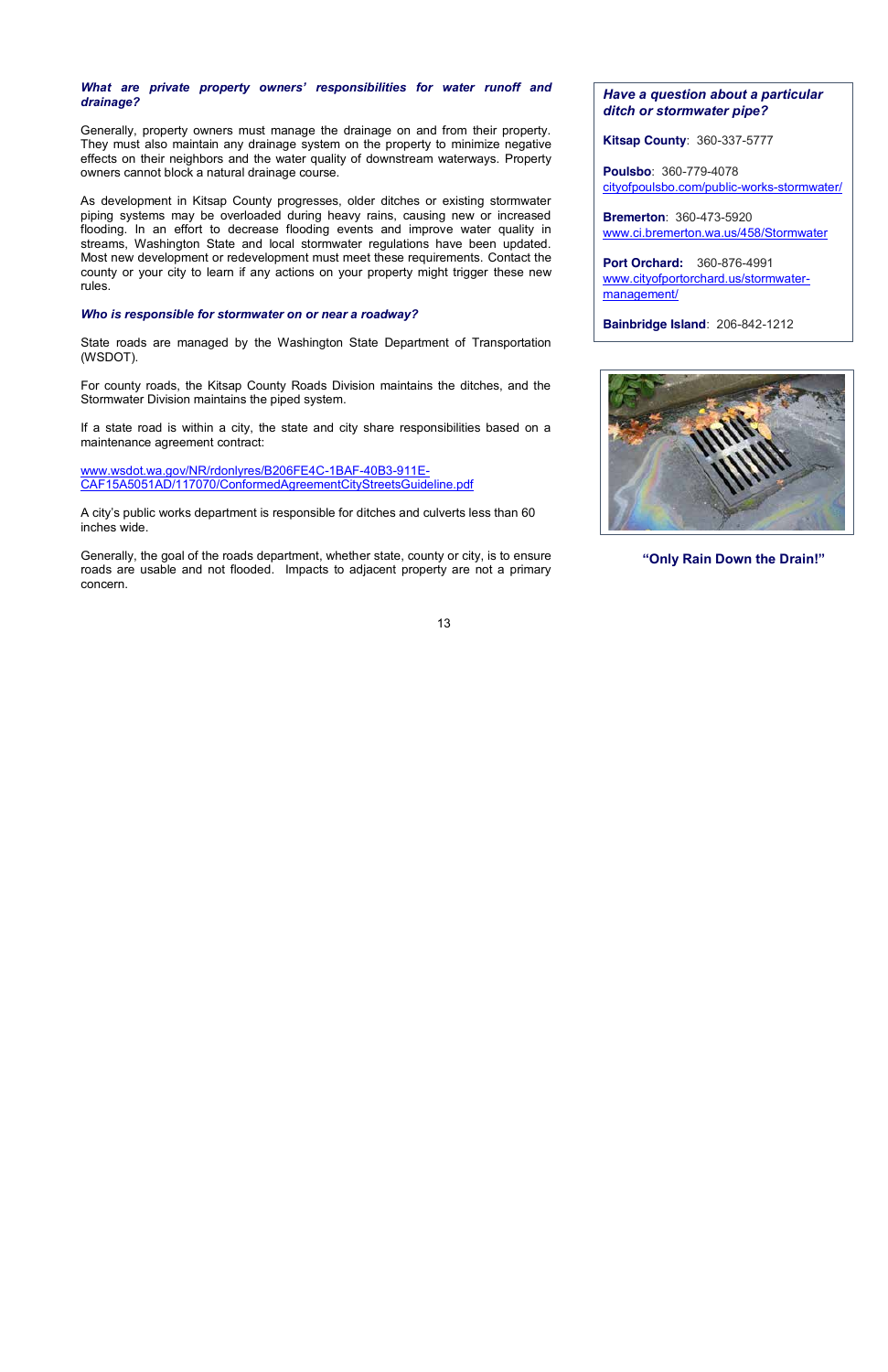#### *Has stormwater management changed over time?*

Yes! For years the conventional wisdom about stormwater management was simply to direct all runoff to a pipe or ditch. But unmanaged runoff can cause flooding and carry pollutants into streams. Piping water towards large waterbodies can starve streams and wetlands of needed water. While developed areas may need pipe and ditch systems to manage runoff, we now know it is important to reduce the runoff rate to prevent soil erosion and keep pollutants from reaching streams, groundwater and Puget Sound. Additionally, mimicking natural processes for cleansing runoff by filtering it through soils and plants removes pollutants before they can reach natural waterways.

"Low Impact Development" (LID) or "Green Stormwater Infrastructure" techniques are usually required in drainage plans for new or remodeled homes and businesses. A rain garden, such as a landscaped depression designed to absorb stormwater runoff from a rooftop, driveway, road, parking lot and/or lawn area, is an example. Using natural landscaping and native plants helps. Even for developed spaces, rain barrels collecting rainwater from roofs and installation of permeable pavement can reduce the impact of runoff.

Kitsap Public Works incorporates green stormwater systems into many new projects and modifications of older facilities. Examples are Kitsap County's new Keyport sidewalks, the Manchester Stormwater Park, and the Clear Creek Wetland and Floodplain Restoration Project. Bremerton residents can see green stormwater systems as part of Lillian & James Walker Park. The utility fee included in property taxes pays for these projects as well as operation and maintenance, inspections and monitoring of stormwater facilities. The fee also funds educational outreach to the public.

#### *What can property owners do to minimize the effects of stormwater runoff?*

Check where the water from the downspouts goes. Create raingardens. Plant trees. Use permeable paving to filter water before it runs off. Install rain barrels. Improve soil with compost and mulch so it will absorb more water. Reduce the use of fertilizers and **Rain Garden** 



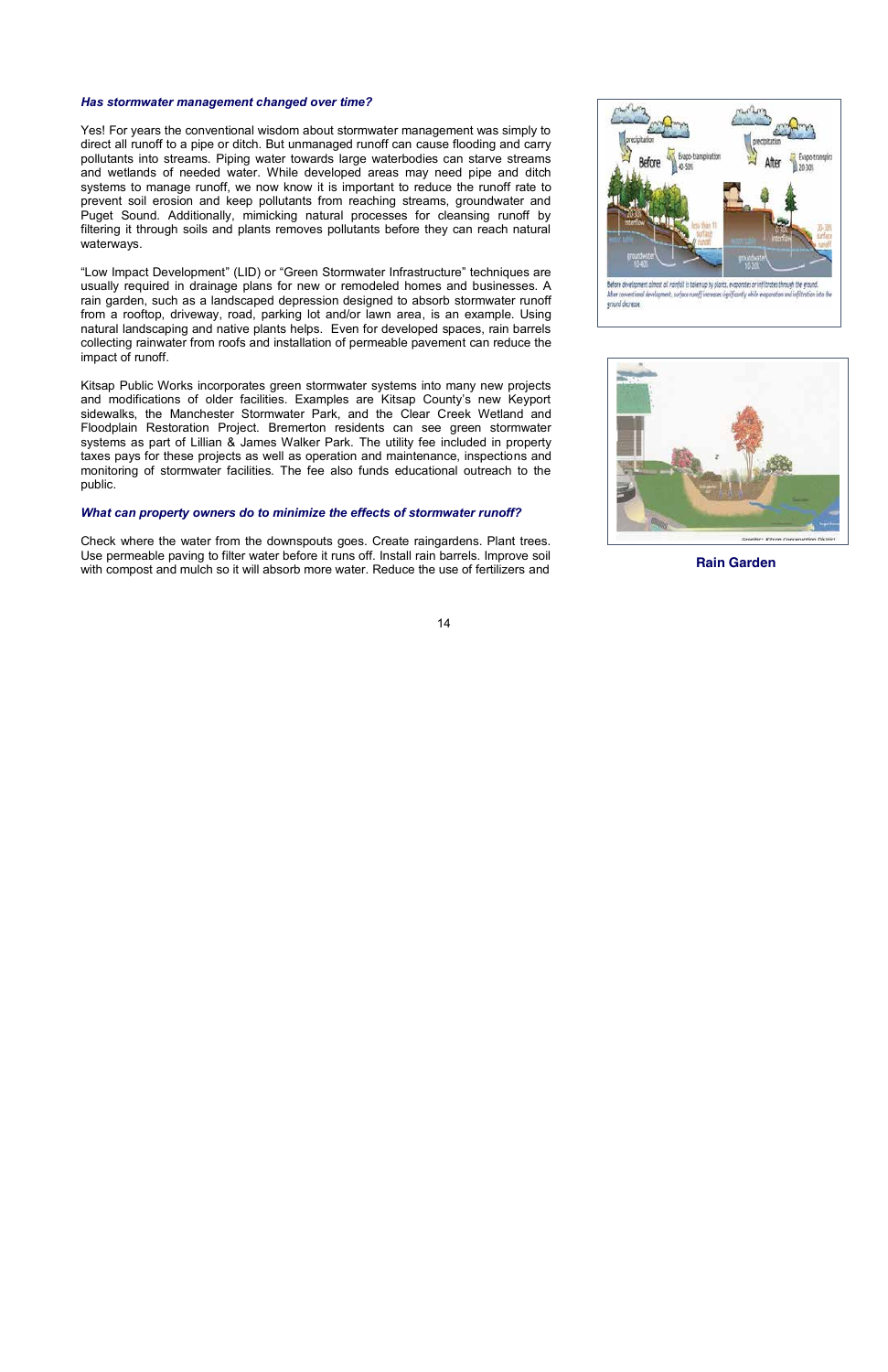pesticides. Keep pet waste, soaps, oil, and grease out of runoff. For more information and solution ideas, visit www.CleanWaterKitsap.org.

#### *How do I report flooding, drainage problems, or pollution going into a storm drain, ditch, or waterway?*

Anywhere in Kitsap County, call 360-337-5777.

E-mail: Kitsap1@co.kitsap.wa.us. Report online: https://www.kitsapgov.com/pw/Pages/Report-a-Problem.aspx

If the pollution looks hazardous, call the State Department of Ecology at 1-800-OILS-911 (1-800-645-7911).

**Development, climate, the age of the systems, and other factors are constantly changing, all affecting water quality. Stormwater infrastructure requires maintenance and investment to work properly. Understanding stormwater management helps us make wise decisions about stormwater investments.**



#### **Contact Information**

**Kitsap County, Department of Public Works Stormwater Division**: 360-337-5777 Email: Kitsap1@co.kitsap.wa.us

**Kitsap Conservation District** has information on native plants and raingardens: www.kitsapcd.org

**Cleanwater Kitsap**: www.cleanwaterkitsap.org

**Low Impact Development**: www.kitsapcd.org/programs/raingardenlid/what-is-lid

**Rain Garden Handbook for Western Washington**: www.kitsap.cd.org/programs/raingarden/lid /resources

**Rain Garden Incentive Rebate Program in unincorporated Kitsap County**: www.kitsapcd.org/programs/raingarden-lid

**Washington State University-Kitsap County Extension** for watershed stewardship and rain gardens: extension.wsu.edu/kitsap/